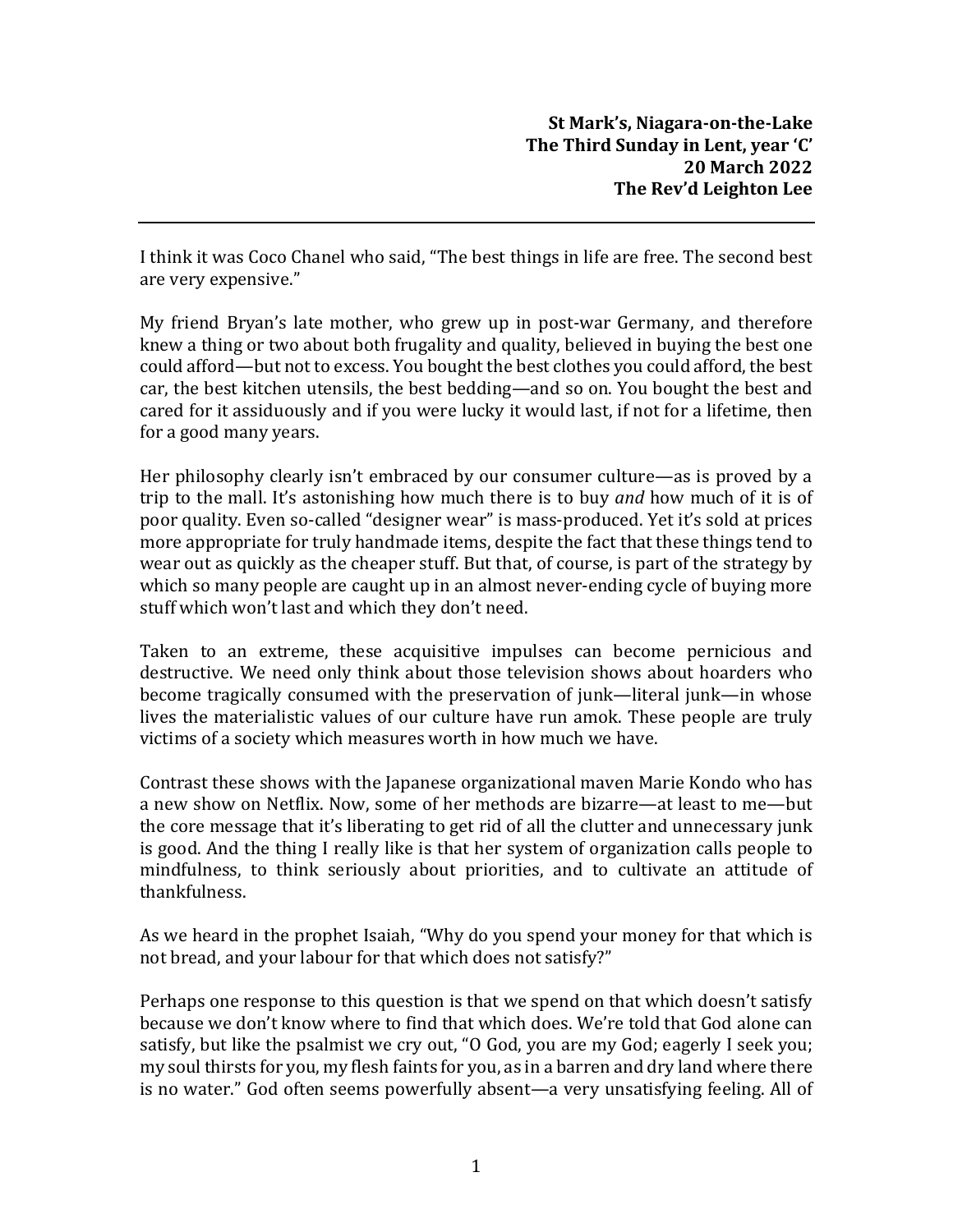us have had periods of spiritual dryness, when it feels as if we're living in a desert, when we cry out to God and there's only silence. But I think this dryness, this seeking and longing, is built into the system—strange though that may sound. It's no accident that Lent always begins with the story of Jesus in the wilderness. Alone in a dry place, free of worldly cares but also aware not of the presence of God but of Satan, he discovered the truth about himself and the truth of what God wanted of him.

Lent is our wilderness experience, a season in which we are invited to stop chasing after things that never satisfy. We're invited to do this because to know God, we need to get away from things which make life cluttered and perhaps even unmanageable. We need to find ways to get away from the gods who have trapped us and control us but whose promises of happiness never last.

In these Lenten days there may well be times when it feels like we're living in a barren and dry land. Wilderness time is unsettling, yet it's also a time where we come face to face with ourselves and realize our deep need of God. For only God can transform our dry wilderness into a verdant oasis. That oasis is right here, in this sacred place, in this holy gathering. Worship matters because it reminds us of what's most important. It doesn't matter because the institution needs our money, or our volunteer time, or our presence in order to bolster the statistics. It matters because you and I need to be fed with something that will truly satisfy and sustain. The danger of being spiritually malnourished is real, and it's surprising how quickly this can happen.

Yet mainline churches continue to be tempted to offer a kind of worship which is performance-oriented and which takes its cues from popular taste. I don't think this is the way to go. In fact, it strikes me as the ultimate in buying that which does not satisfy—at least in the long run.

*Therefore I have gazed upon you in your holy place, that I might behold your power and your glory.* Although our weekly services may seem repetitive, the genius of Anglican worship is its deep structure. It doesn't depend on the whim of the presider, nor is it meant to entertain. It simply immerses us in stories of God's people throughout many ages and then invites us to take an active part in the ways of God. In the Eucharist we taste the goodness of God. We're given a little bit of the divine life. We're given a taste of love.

And so we keep coming. And little by little we discover that in being here in the company of others, we *do* find deep and soul-satisfying contentment. Sometimes it's the connections we make here that satisfy us. Sometimes it's a phrase in a reading or a verse in a hymn. Sometimes it's bread broken and wine outpoured. And sometimes it's something we can't even put our finger on but which registers powerfully on our souls. *My soul is content, as with marrow and fatness, and my mouth praises you with joyful lips.*

Expensive meals at the Ritz might be delicious, but their satisfaction is fleeting. Here we are satisfied with spiritual food that is eternally nourishing. A closet full of clothes